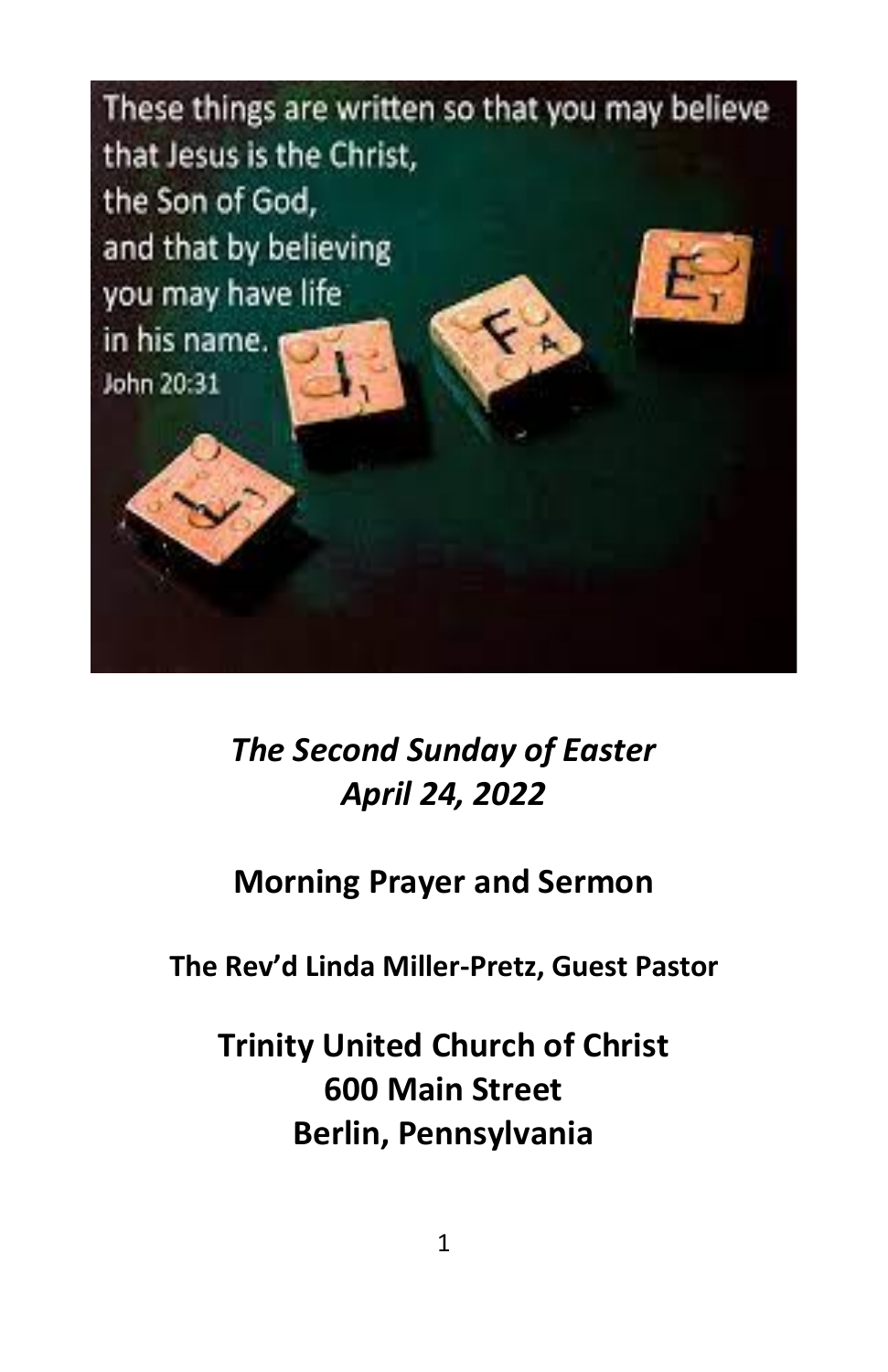# **Prelude**

# **Morning Announcements**

#### **\*Easter Acclamation** Alleluia! The Lord is risen! **The Lord is risen indeed! Alleluia!**

# **\*Hymn of Resurrection: No. 225** *Worship Christ the Risen King* – Regent Square

# **Confession of Sin**

Dearly beloved, we have come together in the presence of Almighty God our heavenly Father, to set forth his praise, to hear his holy Word, and to ask, for ourselves and on behalf of others, those things that are necessary for our life and our salvation. And so that we may prepare ourselves in heart and mind to worship him, and with penitent and obedient hearts confess our sins, that we may obtain forgiveness by his infinite goodness and mercy.

*Silence* – Private Prayers of Confession

Most merciful God, **we confess that we have sinned against you in thought, word, and deed, by what we have done, and by what we have left undone. We have not loved you with our whole heart; we have not loved our neighbors as ourselves. We are truly sorry and we humbly repent. For the sake of your Son Jesus Christ, have mercy on us and forgive us; that we may delight in your will, and walk in your ways, to the glory of your Name. Amen.**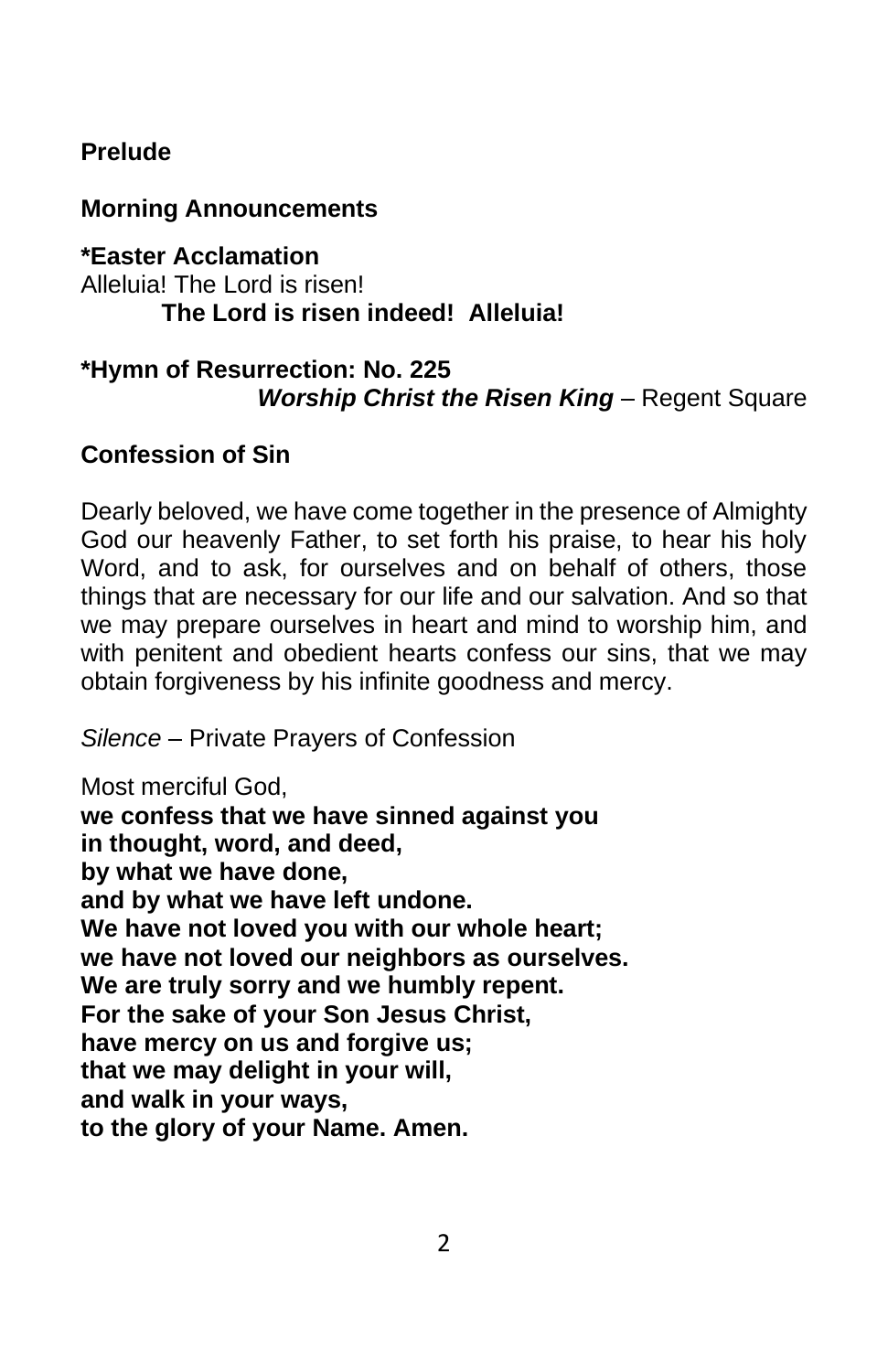# **Word of Pardon**

Almighty God have mercy on you, forgive you all your sins through our Lord Jesus Christ, strengthen you in all goodness, and by the power of the Holy Spirit keep you in eternal life. *Amen*.

# **The Invitatory and Psalter – Psalm 150**

Lord, open our lips.

**And our mouth shall proclaim your praise.**

- <sup>1</sup> Praise the LORD! **Praise God in his sanctuary; praise him in his mighty firmament!** <sup>2</sup> Praise him for his mighty deeds; **praise him according to his surpassing greatness!**  <sup>3</sup> Praise him with trumpet sound; **praise him with lute and harp!**  <sup>4</sup> Praise him with tambourine and dance: **praise him with strings and pipe!**  <sup>5</sup> Praise him with clanging cymbals; **praise him with loud clashing cymbals!**
- $6$  Let everything that breathes praise the LORD! **Praise the LORD! <sup>1</sup>**

# **\*Gloria Patri: No. 623**

### **From the Acts of the Apostles Acts 5:27-42**

 $27$  When they had brought them, they had them stand before the council. The high priest questioned them, <sup>28</sup> saying, "We gave you strict orders not to teach in this name, yet here you have filled Jerusalem with your teaching and you are determined to bring this man's blood on us." <sup>29</sup> But Peter and the apostles answered, "We must obey God rather than any human authority. <sup>30</sup> The God of our ancestors raised up Jesus, whom you had killed by hanging him on a tree. <sup>31</sup> God exalted him at his right hand as Leader and Savior that he might give repentance to Israel and forgiveness of sins.

<sup>1</sup> *[The Holy Bible: New Revised Standard Version](https://ref.ly/logosres/nrsv?ref=BibleNRSV.Ps150.1&off=38&ctx=urpassing+Greatness%0a~1+Praise+the+Lord!+%0a)* (Ps 150:1–6). (1989). Thomas Nelson Publishers.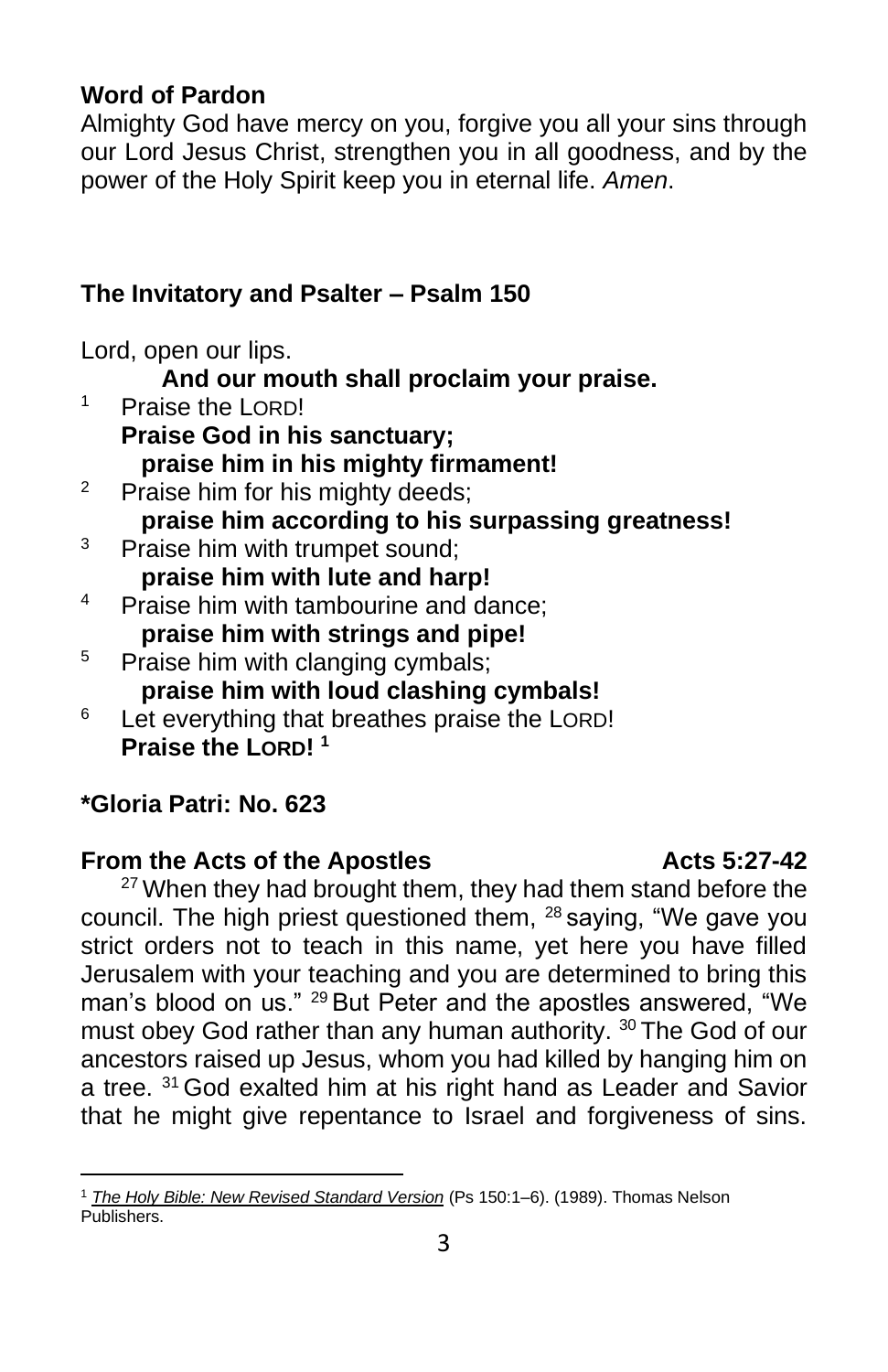$32$  And we are witnesses to these things, and so is the Holy Spirit whom God has given to those who obey him."

<sup>33</sup> When they heard this, they were enraged and wanted to kill them. <sup>34</sup> But a Pharisee in the council named Gamaliel, a teacher of the law, respected by all the people, stood up and ordered the men to be put outside for a short time.  $35$  Then he said to them, "Fellow Israelites, consider carefully what you propose to do to these men. <sup>36</sup> For some time ago Theudas rose up, claiming to be somebody, and a number of men, about four hundred, joined him; but he was killed, and all who followed him were dispersed and disappeared.  $37$  After him Judas the Galilean rose up at the time of the census and got people to follow him; he also perished, and all who followed him were scattered. <sup>38</sup> So in the present case, I tell you, keep away from these men and let them alone; because if this plan or this undertaking is of human origin, it will fail;  $39$  but if it is of God, you will not be able to overthrow them—in that case you may even be found fighting against God!"

They were convinced by him, <sup>40</sup> and when they had called in the apostles, they had them flogged. Then they ordered them not to speak in the name of Jesus, and let them go. <sup>41</sup> As they left the council, they rejoiced that they were considered worthy to suffer dishonor for the sake of the name.  $42$  And every day in the temple and at home they did not cease to teach and proclaim Jesus as the Messiah.<sup>2</sup>

#### \***Gospel Hymn: No. 472**

#### *The Battle Is the Lord's* – Leoni

#### **\*Gospel of our Lord Jesus Christ St. John 20:19-31**

 $19$  When it was evening on that day, the first day of the week, and the doors of the house where the disciples had met were locked for fear of the Jews, Jesus came and stood among them and said, "Peace be with you." <sup>20</sup> After he said this, he showed them his hands and his side. Then the disciples rejoiced when they saw the Lord.  $21$  Jesus said to them again, "Peace be with you. As the Father has sent me, so I send you." <sup>22</sup> When he had said this, he breathed on them and said to them, "Receive the Holy Spirit.<sup>23</sup> If you forgive the

<sup>2</sup> *[The Holy Bible: New Revised Standard Version](https://ref.ly/logosres/nrsv?ref=BibleNRSV.Ac5.27&off=0&ctx=ned+by+the+people.+%0a~27%C2%A0%E2%80%A2When+they+had+br)* (Ac 5:27–42). (1989). Thomas Nelson Publishers.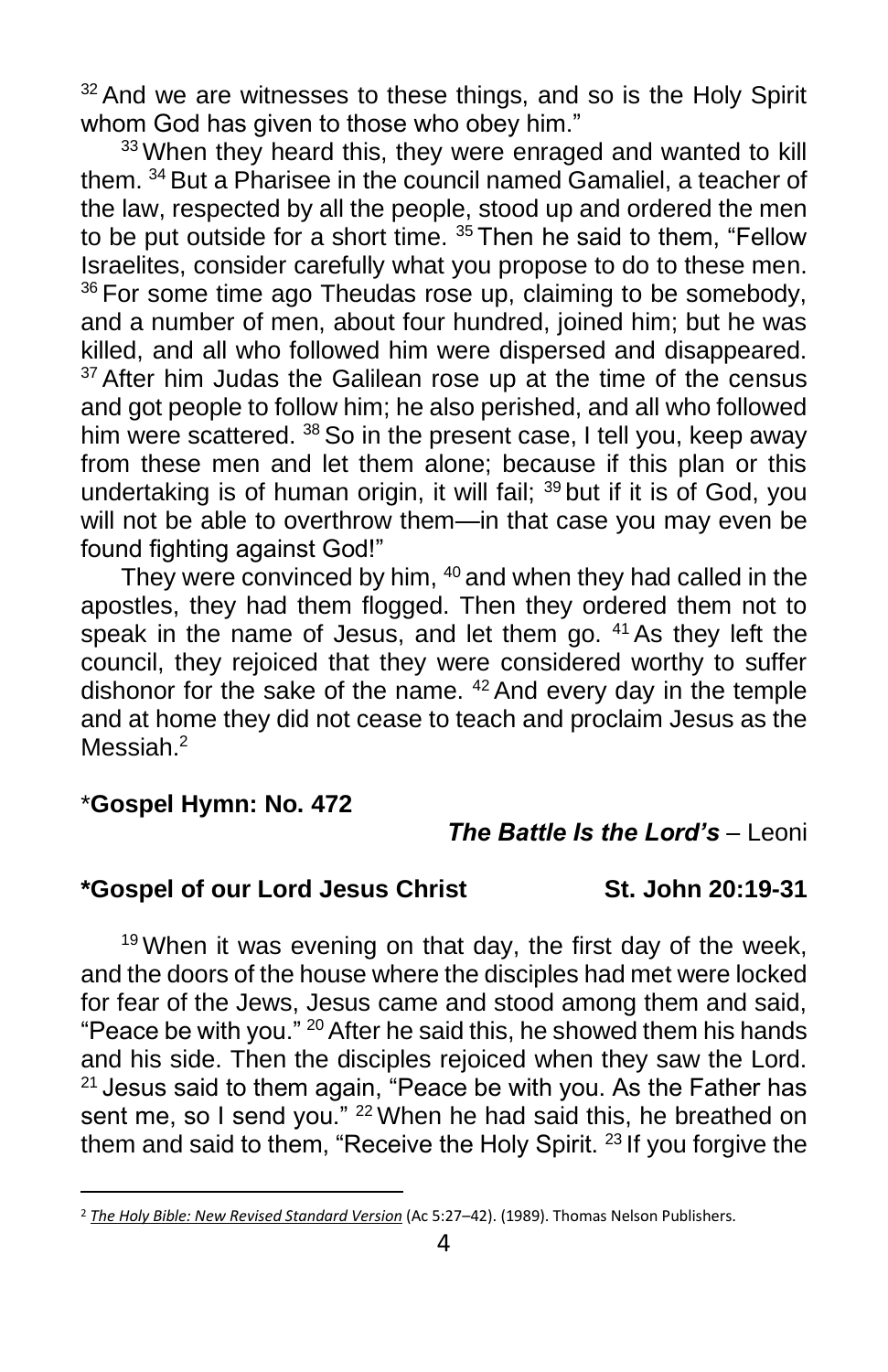sins of any, they are forgiven them; if you retain the sins of any, they are retained."

<sup>24</sup> But Thomas (who was called the Twin), one of the twelve, was not with them when Jesus came. <sup>25</sup> So the other disciples told him, "We have seen the Lord." But he said to them, "Unless I see the mark of the nails in his hands, and put my finger in the mark of the nails and my hand in his side, I will not believe."

 $26$  A week later his disciples were again in the house, and Thomas was with them. Although the doors were shut, Jesus came and stood among them and said, "Peace be with you." <sup>27</sup> Then he said to Thomas, "Put your finger here and see my hands. Reach out your hand and put it in my side. Do not doubt but believe."  $28$  Thomas answered him, "My Lord and my God!"  $29$  Jesus said to him, "Have you believed because you have seen me? Blessed are those who have not seen and yet have come to believe."

 $30$  Now Jesus did many other signs in the presence of his disciples, which are not written in this book.<sup>31</sup> But these are written so that you may come to believe that Jesus is the Messiah, the Son of God, and that through believing you may have life in his name.<sup>3</sup>

The Word of God, for the People of God. **Thanks be to God!**

# **\*Affirmation of Faith** *The Apostles' Creed*

**I believe in God, the Father almighty, creator of heaven and earth. I believe in Jesus Christ, God's only Son, our Lord, who was conceived by the Holy Spirit, born of the virgin Mary, suffered under Pontius Pilate, was crucified, died, and was buried. He descended into hades. On the third day he rose again; he ascended into heaven, he is seated at the right hand of the Father, and he will come to judge the quick and the dead. I believe in the Holy Spirit, the holy catholic Church,**

<sup>3</sup> *[The Holy Bible: New Revised Standard Version](https://ref.ly/logosres/nrsv?ref=BibleNRSV.Jn20.19&off=57&ctx=:36%E2%80%9343%3b+1+Cor+15:5)%0a~19%C2%A0%E2%80%A2When+it+was+even)* (Jn 20:19–31). (1989). Thomas Nelson Publishers.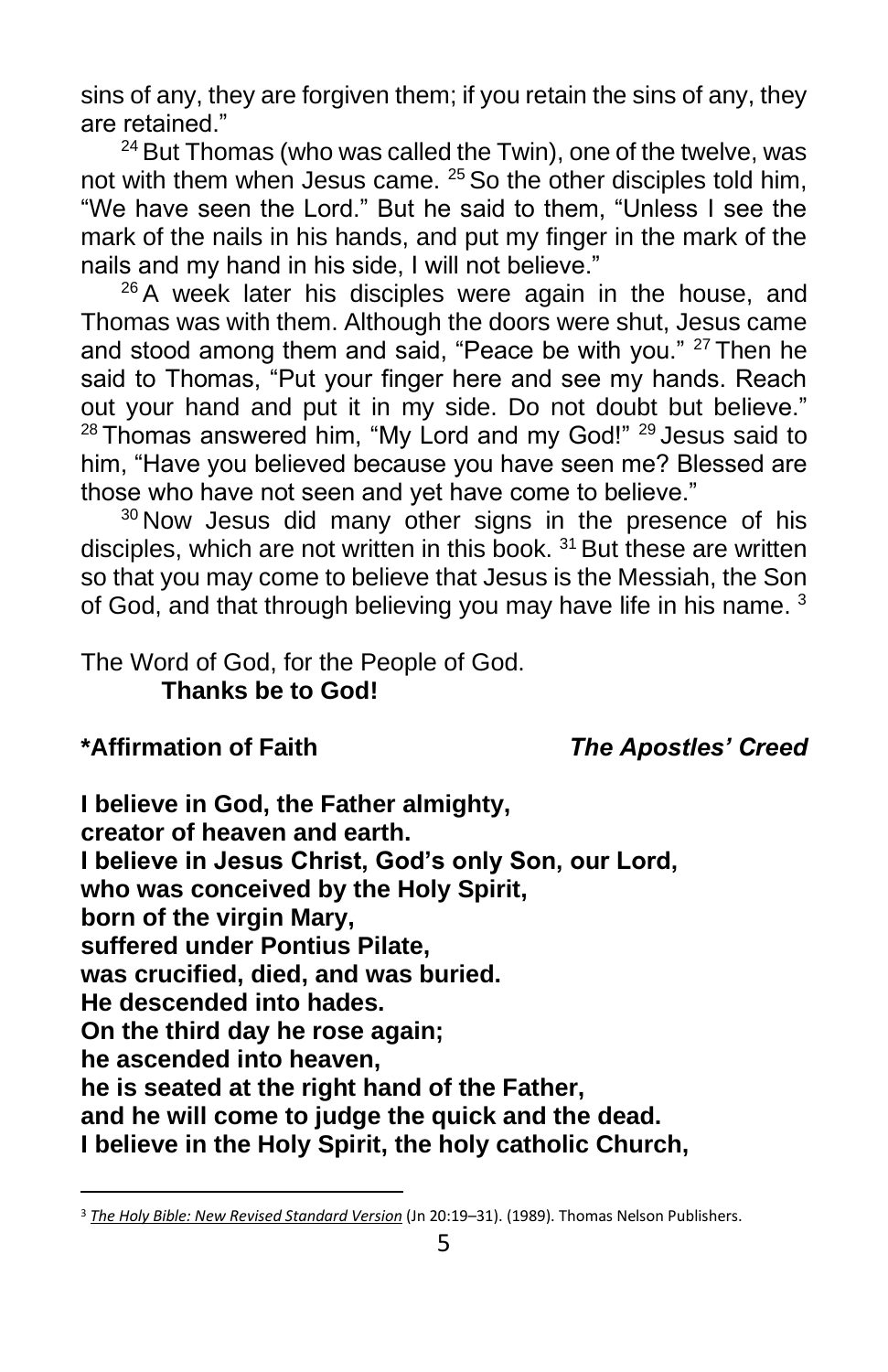**the communion of saints, the forgiveness of sins, the resurrection of the body, and life everlasting. Amen.**

**Proclamation of God's Word The Rev'd Linda Miller-Pretz**

# *Picking Up the Pieces of Cross and Empty Tomb*

**Morning Prayer Our Lord's Prayer** [using *debts* and *debtors*]

**\*Easter Hymn: No. 231** *Jesus Shall Reign* – Duke Street

**\*Dismissal with Blessing**

**\*Response** *Go Now in Peace*

**Go now in peace. Never be afraid. God will go with you each hour of ev'ry day. Go now in faith, steadfast, strong and true. Know He will guide you in all you do. Go now in love, and show you believe. Reach out to others so all the world can see. God will be there watching from above. Go now in peace, in faith, and in love.**

**\*Going Forth**

**+ + + + + + +**

### **The Saints In Action**

Today – *Second Sunday of Easter* 9:00 a.m. Worship 10:10 a.m. Sunday School Wednesday 6:30 p.m. Trinity Bell Rehearsal Next Sunday – *Third Sunday of Easter* 9:00 a.m. Worship 10:10 a.m. Sunday School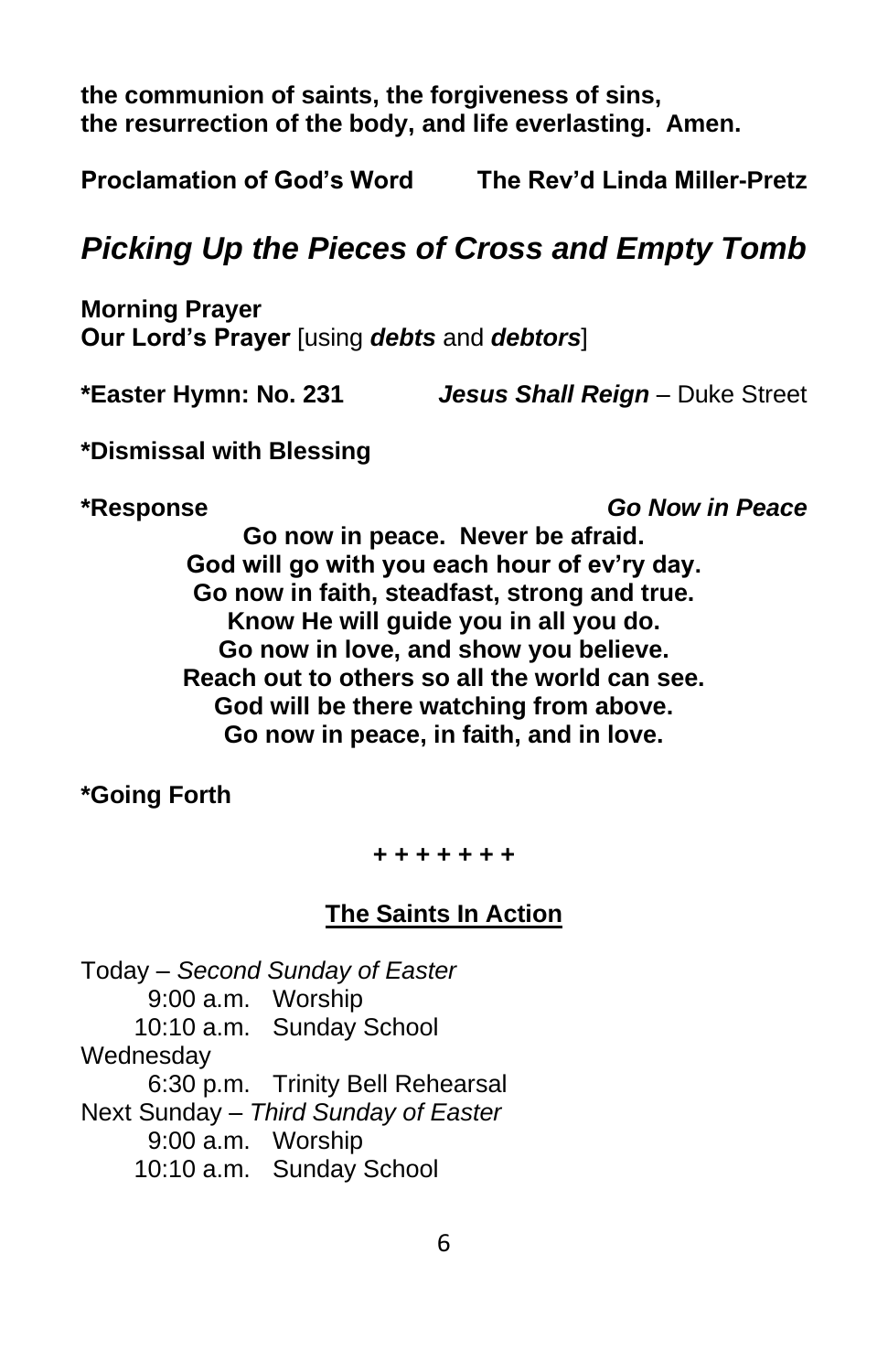

# **Those Remembered in prayer:**

God's guidance and protection for Armed Forces.

# **Shut Ins:**

Lew & Barb Berkley, Roy Bucher, Helen Diest, Mary Forespring, Cynthia Kelly, Lois Krause, Deb Luteri, Lois Saylor.

# **Healing Concerns:**

Sally Altfather, Mark Amyot, Donnie Baxter, Jim Benoit, Carol Boyer, Jim Coughenour, Pam Crooks, Larry Custer, Dana Dawson, John Durst, Alvin Harbaugh, Mary Jane Harding, Andrea (Shaulis) Harris, Larry Hay, Barry Landis, Holby McClucas, Jennifer Miller, Bob Murphy, Bonnie Murphy, Nancy Schrock, Avis Specht, Kelly Tharp, Adeline Vieregge, Robin Walker, Heather Weighley, Nancy Weighley, Kimberly Kay Roos Zimmerman, Gerald Zorn The families of Janet Gindlesperger and Ray Engle

# **Seed to Supper Program:**

Master Gardeners will lead a free vegetable gardening course to teach low income families how to grow vegetables on a budget. The course is being offered in coordination with the Berlin Food Pantry and Trinity UCC. Six classes will be held at Trinity UCC on Thursday evenings from 6:30-8:30 p.m. beginning April  $28<sup>th</sup>$  through June  $2<sup>nd</sup>$ . Participants will receive a course manual, additional handouts and gardening materials. Applications are located at the Berlin Food Pantry and the Trinity UCC Office.

# **Confirmation and Sue Coughenhour's Sunday School Class** –

Sue Coughenhour will be offering a "Sunday School Class" on the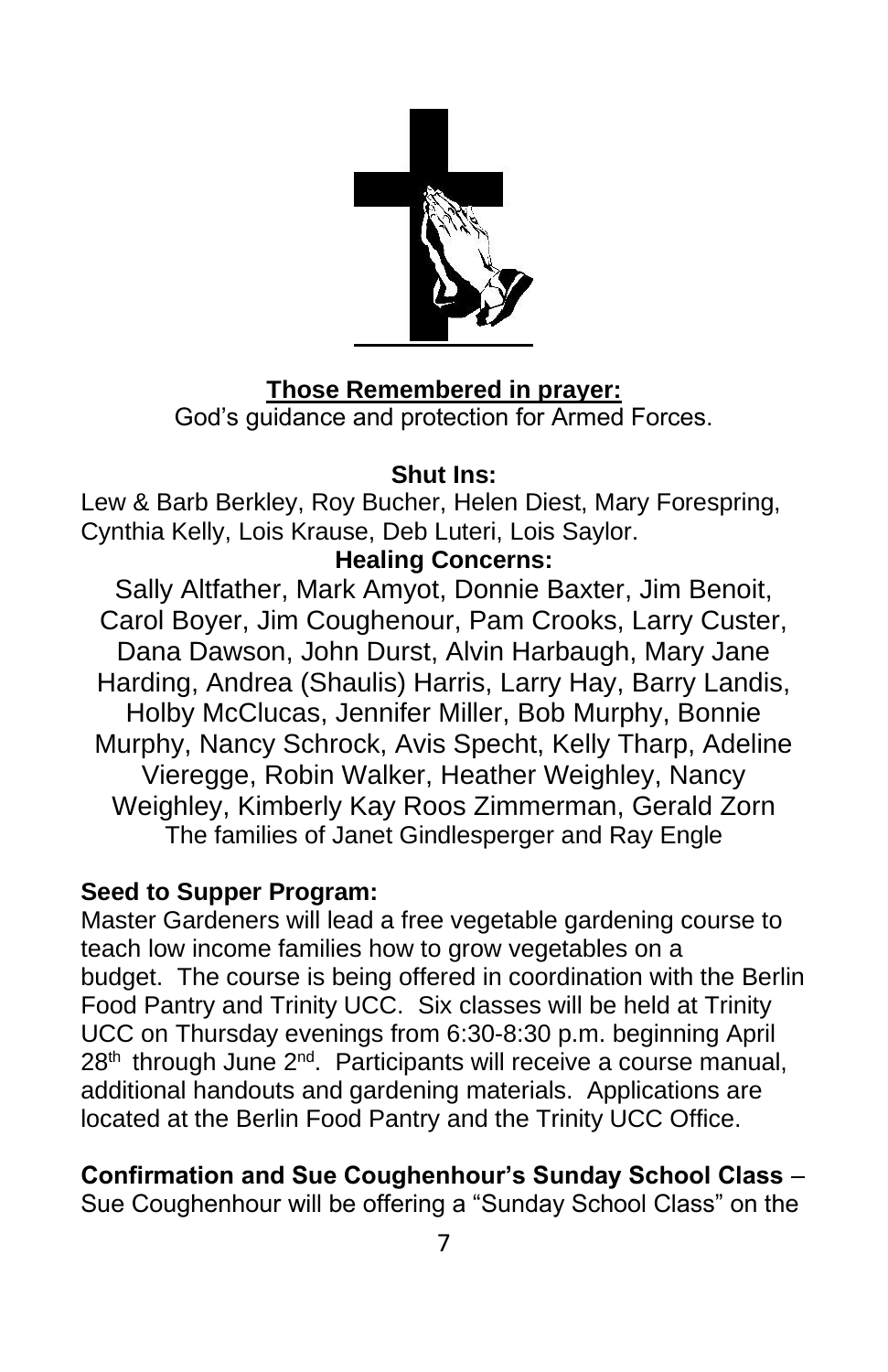Sunday evenings when there is Confirmation at 6:30 p.m. Confirmation will be in Fellowship Hall and Sue's Class will meet in the church office area. You are most welcome to join her class. [It is a new way of doing something together!]

**Jolly Quilters and Knotty Knotters** – This community endeavor provides warm comfort for those in need. They meet on Tuesday mornings at Holy Trinity Lutheran Church here in Berlin. They would welcome additional people to help them in creating their creation. See Sheron Engleka for more details. Many fingers make light work!

# **Special Birthday…..**

Jean Hart's Dad is turning 95 on April 30<sup>th</sup>. He doesn't have much family so Jean has asked us to help celebrate his landmark birthday by sending him cards. It's not every day you turn 95! Earl Harlan, 2000 Cambridge Dr. – Room 545, Davidsville PA 15928. Happy Birthday Earl!

# **Congratulations Trinity United Church of Christ!**

Once again, you are the winner of the large church competition of the Berlin Food Pantry 2022 Souper Bowl. Thank you to all of your members for their generous donations to this worthy cause. May God continue to bless all of your church family.

> April Logue, President Berlin Food Pantry

**Laurel Highlands Chorale** will be presenting a "Musical Potpourri" at the Somerset Church of the Brethren Sunday, May 1<sup>st</sup> at 3:30 p.m. and Monday, May 2<sup>nd</sup> at 7:00 p.m. For tickets and information contact Dorene Friedline at (814) 926-3610 or (814) 442.0460.

**Garrett United Methodist Church Choir** and friends will present their annual Easter cantata, "Is He Worthy?" this evening, April 24<sup>th</sup> at 7:00 p.m. at the church on Walker Street in Garrett. A time of fellowship will conclude in the evening.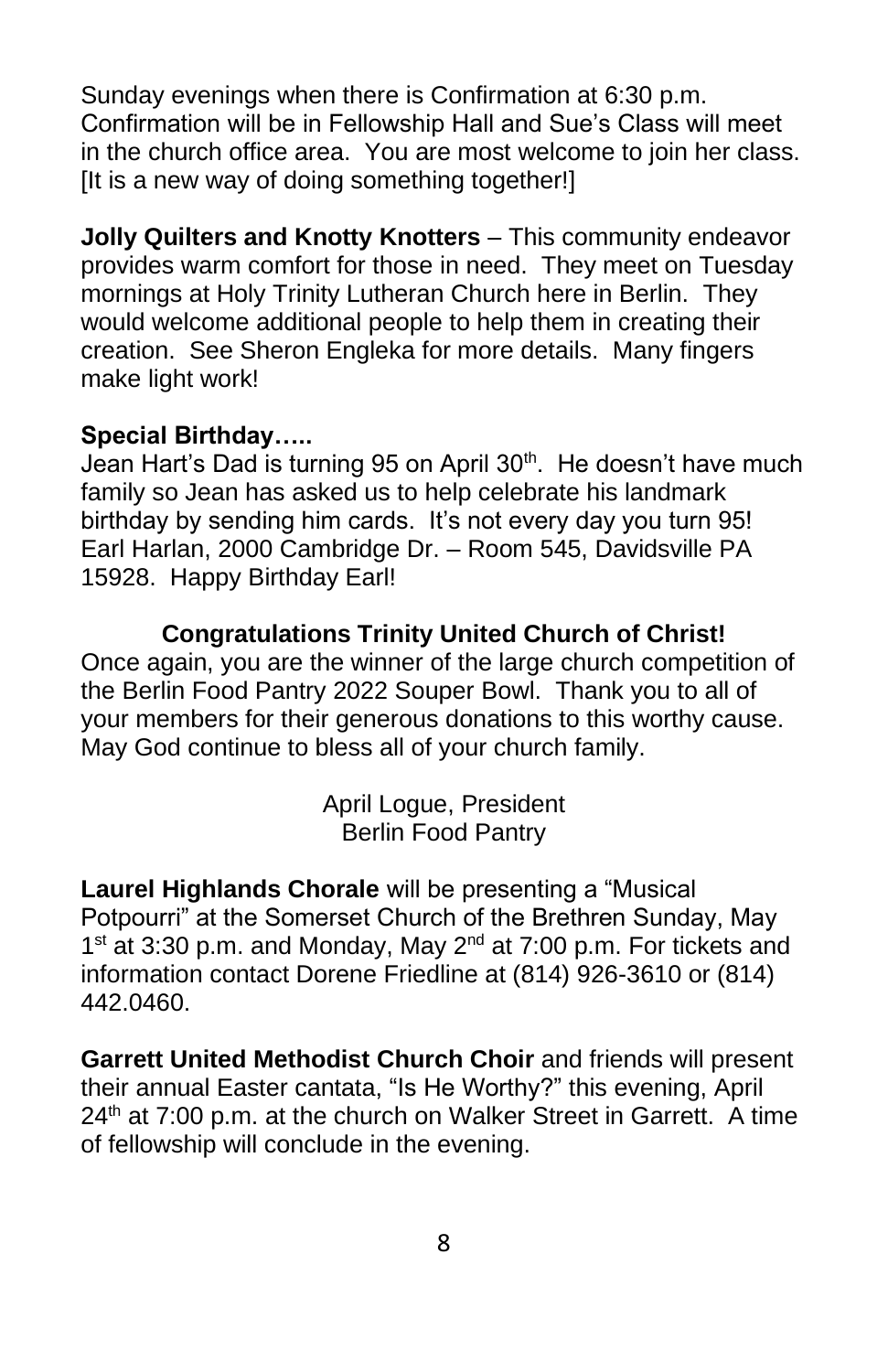# **We welcome to the Trinity pulpit** *– The Rev'd Linda Miller-*

*Pretz* who is the former Associate Conference Minister of the Penn West Conference United Church of Christ. She and her husband, Joel, make their home north of Pittsburgh. We appreciate her willingness to come and share God's Word with us on this Lord's Day.

#### *Where You May Find. . .*

**The Nursery:** *is on the lower level for children and their parent. A big screen TV is mounted in the room so that you may watch the service.*

#### **At the Sanctuary Entrances. . .**

Recycling Boxes for Bulletins *These Days –* Devotional

Large Print Bulletins **Example 20** Hearing Amplifiers

# **Assisting in Worship**

*Sound:* Tyler Gindlesperger (Board), Gaye Maust (Camera)

*Acolyte:* Nathan Spangler

*The Flowers on the altar* in memory and in honor of her greatgrandparents and grandparents by Michele Romesberg.

**Bulletin** is dedicated as a birthday remembrance (April 26<sup>th</sup>) for her grandfather, Daniel Weighley, Sr., by Craig, Amanda, Knox & Tatum Stiffler.

### *The Whole Congregation in Ministry and Assisted by*

*Pastor: Rev'd Dr. David A. Williams Church Secretary: Pam Bush Financial Secretary: Renee Gindlesperger Chancel Choir Director Emeritus: Linda Gallick Handbells: Jeanne Hillegas*